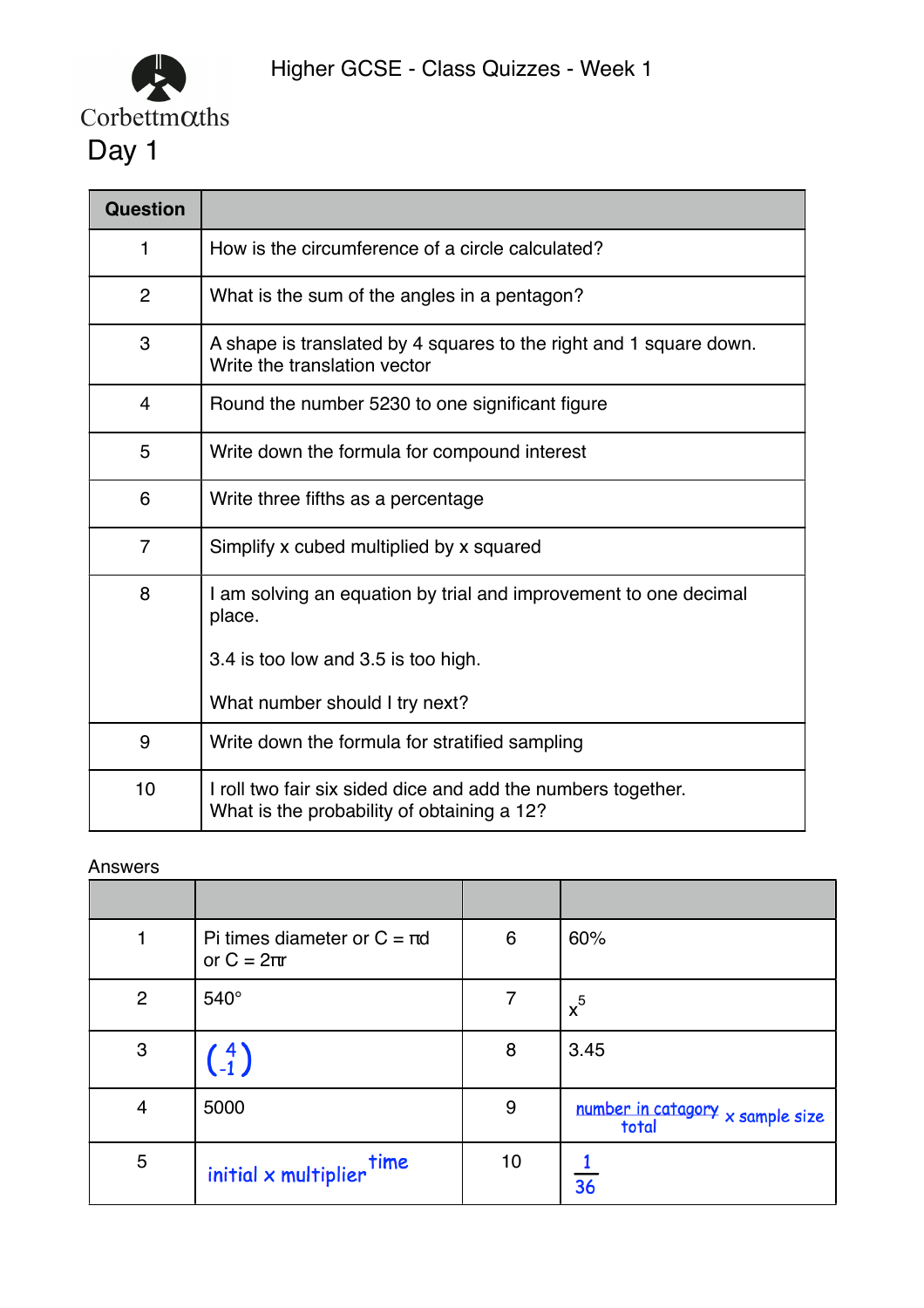

# Day 2

| Question       |                                                                                                           |
|----------------|-----------------------------------------------------------------------------------------------------------|
| 1              | How is the area of a circle calculated?                                                                   |
| 2              | What is the sum of the angles in an octagon?                                                              |
| 3              | A shape is enlarged by scale factor 3. How many times larger is the<br>area of the image (new shape)?     |
| 4              | The mass of an object is rounded to 600g to the nearest hundred.<br>Write down the upper and lower bounds |
| 5              | Write down the formula for percentage increase                                                            |
| 6              | Write 0.02 as a simplified fraction                                                                       |
| $\overline{7}$ | Simplify x to the power of 8 divided by x squared                                                         |
| 8              | The equation of a line is $y = 5x + 2$ . What is the gradient?                                            |
| 9              | Write down the formula for frequency density                                                              |
| 10             | What are the five values needed when drawing a box plot?                                                  |

| 1              | Pi r squared or $A = \pi r^2$     | $6\phantom{1}6$ | 50                                                              |
|----------------|-----------------------------------|-----------------|-----------------------------------------------------------------|
| $\overline{2}$ | 1080°                             | 7               | $x^6$                                                           |
| 3              | 9                                 | 8               | 5                                                               |
| $\overline{4}$ | 550g and 650g                     | $9\,$           | Frequency<br>Class width                                        |
| 5              | increase $\times 100$<br>original | 10              | lowest<br>lower quartile<br>median<br>upper quartile<br>highest |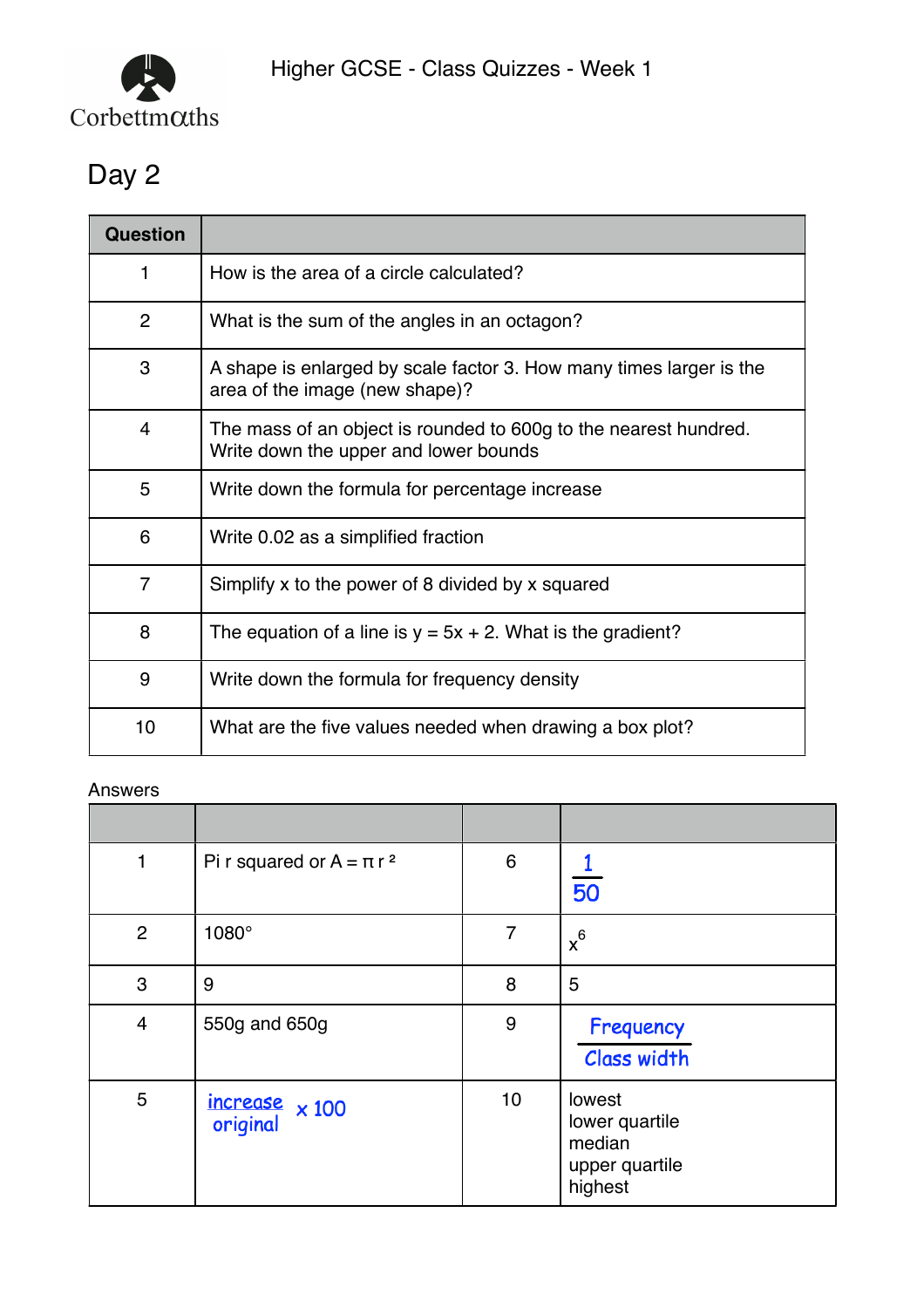

| <b>Question</b> |                                                                           |  |  |
|-----------------|---------------------------------------------------------------------------|--|--|
| 1               | What is a tangent?                                                        |  |  |
| $\overline{2}$  | What is the sum of the angles in a hexagon?                               |  |  |
| 3               | A shape is reflected in the line $y = 3$ . What does this line look like? |  |  |
| 4               | Round 0.825 to one significant figure                                     |  |  |
| 5               | What is the multiplier for a 3 percent decrease?                          |  |  |
| 6               | Write 0.22222 as a fraction                                               |  |  |
| $\overline{7}$  | Expand x bracket x plus 3                                                 |  |  |
| 8               | Where does the graph $y = 2x + 3$ cross the y-axis                        |  |  |
| 9               | When drawing a stem and leaf diagram, what should you always<br>remember? |  |  |
| 10 <sub>1</sub> | Give an improvement to this question.<br>How often do you go to the gym?  |  |  |

|              | A straight line that touches a<br>circle once        | 6  | $\overline{9}$            |
|--------------|------------------------------------------------------|----|---------------------------|
| 2            | 720°                                                 |    | $x^2$ + 3x                |
| $\mathbf{3}$ | Horizontal line, passing<br>through 3 on the y-axis. | 8  | (0, 3)                    |
| 4            | 0.8                                                  | 9  | A key                     |
| 5            | 0.97                                                 | 10 | A time scale, e.g. a week |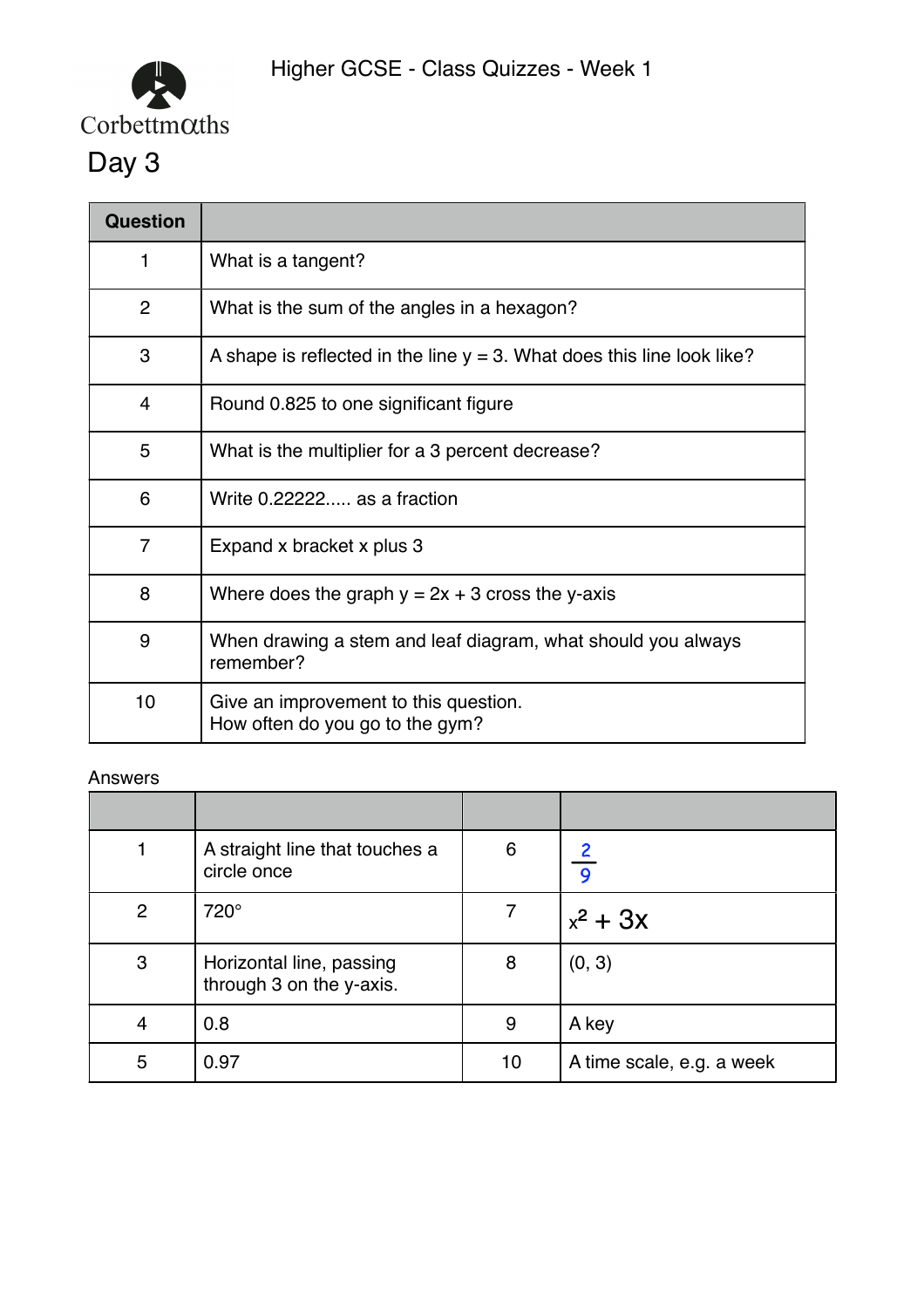

## Day 4

| <b>Question</b> |                                                                                                         |
|-----------------|---------------------------------------------------------------------------------------------------------|
| 1               | The radius of a circle is 3 centimetres. What is circumference of the<br>circle in terms of pi?         |
| $\overline{2}$  | What is the size of each interior angle in a regular pentagon?                                          |
| 3               | A shape is enlarged by scale factor 2. How many times larger is the<br>volume of the image (new shape)? |
| $\overline{4}$  | The length of a field is 85m to the nearest 5m. What is the lower bound?                                |
| 5               | Write down the formula for compound interest                                                            |
| 6               | Write five ninths as a decimal                                                                          |
| $\overline{7}$  | Simplify $x^4$ times $x^5$                                                                              |
| 8               | I am solving an equation by trial and improvement to one decimal<br>place.                              |
|                 | 8.8 is too low and 8.9 is too high.                                                                     |
|                 | What number should I try next?                                                                          |
| 9               | What is meant by a stratified sample?                                                                   |
| 10              | How is the interquartile range calculated?                                                              |

|                | $6\pi$ cm                   | 6  | 0.5555555                                             |
|----------------|-----------------------------|----|-------------------------------------------------------|
| $\overline{2}$ | $108^\circ$                 | 7  | $x^9$                                                 |
| 3              | 8                           | 8  | 8.85                                                  |
| 4              | 82.5m                       | 9  | A sample in the same<br>proportions as the population |
| 5              | $initial \times multiplier$ | 10 | Upper bound - lower bound                             |